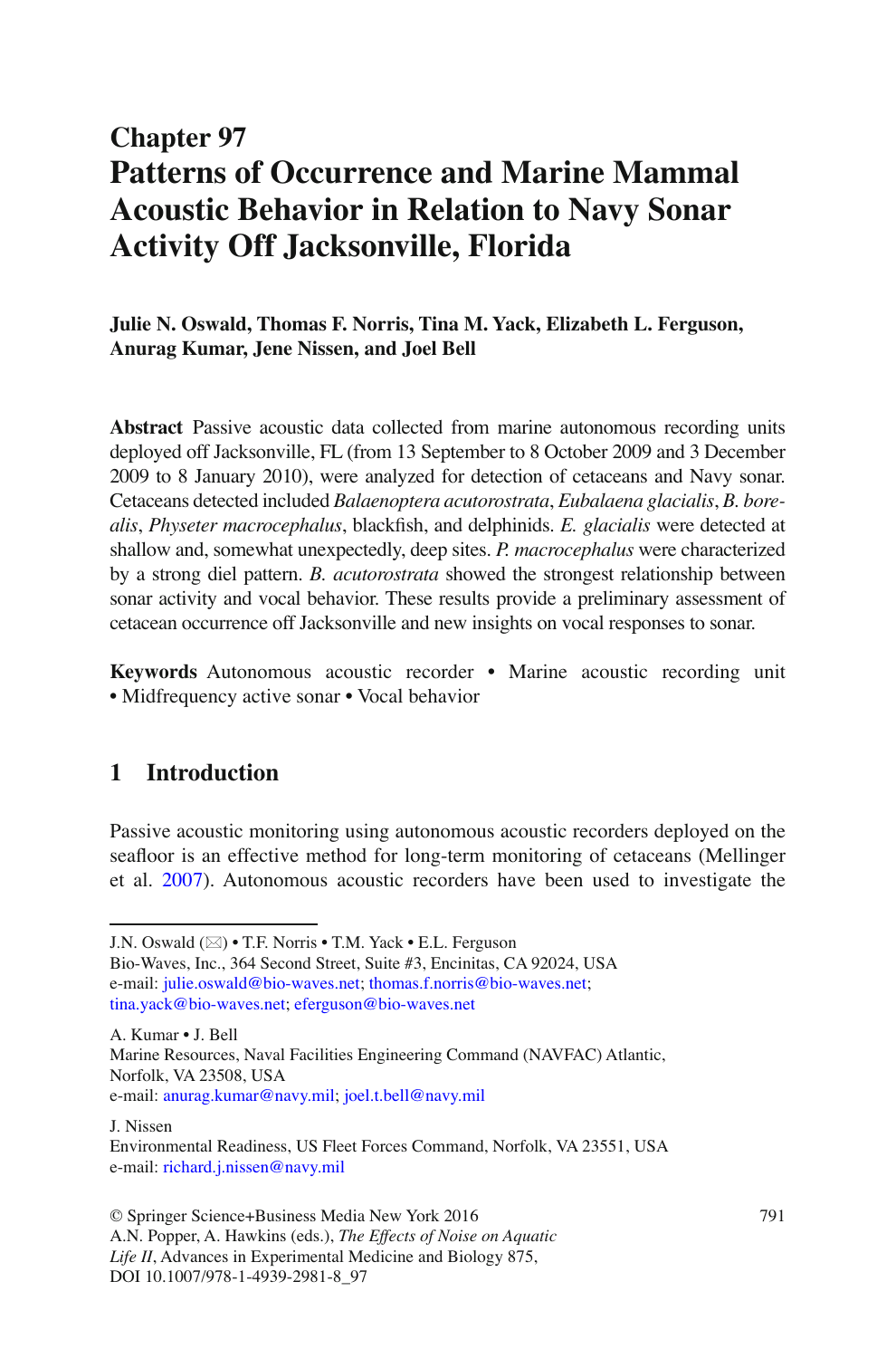distribution, abundance, and acoustic behaviors of a variety of cetaceans in diverse habitats and in extreme or remote environments (e.g., Clark et al. 2002; Širović et al. 2004; Johnston et al. 2008). In the fall and winter of 2009–2010, the US Navy (Naval Facilities Engineering Command [NAVFAC] Atlantic) deployed nine marine acoustic recording units (MARUs) off Jacksonville, FL, in the US Navy's Jacksonville (JAX) range complex. The MARU deployments were timed to include antisubmarine warfare (ASW) training exercises. This provided a unique opportunity to examine cetacean vocal activity before, during, and after US Navy midfrequency active sonar (MFAS) events.

 We present the results of a detailed qualitative analysis of passive acoustic data collected during these MARU deployments, including the occurrence of cetacean vocalizations and Navy sonar. We characterize spatial and temporal patterns in cetacean vocal activity as well as document vocal behavior in relation to sonar events. This analysis provides new insights as to which species may be sensitive to Navy sonar and recommendations for future research.

#### **2 Methods**

## *2.1 Deployments*

 Nine MARUs were deployed from 13 September to 8 October 2009 (fall) and from 3 December 2009 to 8 January 2010 (winter), ~60 to 150 km offshore from Jacksonville, FL (Fig. 97.1 ). The deployment area was located in the US Navy's JAX range complex, in an area that coincides with the planned undersea warfare training range (USWTR). MARUs were deployed in three depth ranges: on the shelf  $(44–46 \text{ m};$  "shallow sites"), just beyond the shelf  $(\sim 183 \text{ m};$  "middepth sites"), and offshore from the shelf break (~305 m; "deep sites"). Three recorders were deployed at each of the three depth ranges, for a total of nine MARUs in each deployment. Two types of MARUs were deployed: units that recorded using a 32-kHz sampling rate and units that recorded using a 2-kHz sampling rate. The 32-kHz recorders were deployed at six sites and the 2-kHz recorders were deployed at three sites (Fig. 97.1 ).

## *2.2 Data Analysis*

 Triton software was used to create long-term spectral averages (LTSAs) for all data. Once the LTSAs were created, all biological sounds and Navy sonar events were logged by trained bioacoustic analysts. The unit of analysis was an "acoustic event," defined as any period containing cetacean sounds with <10 min of silence between individual sounds. Acoustic events were identified as to species or the highest taxonomic group (e.g., delphinids and blackfish) possible. "Blackfish" consisted of *Peponocephala*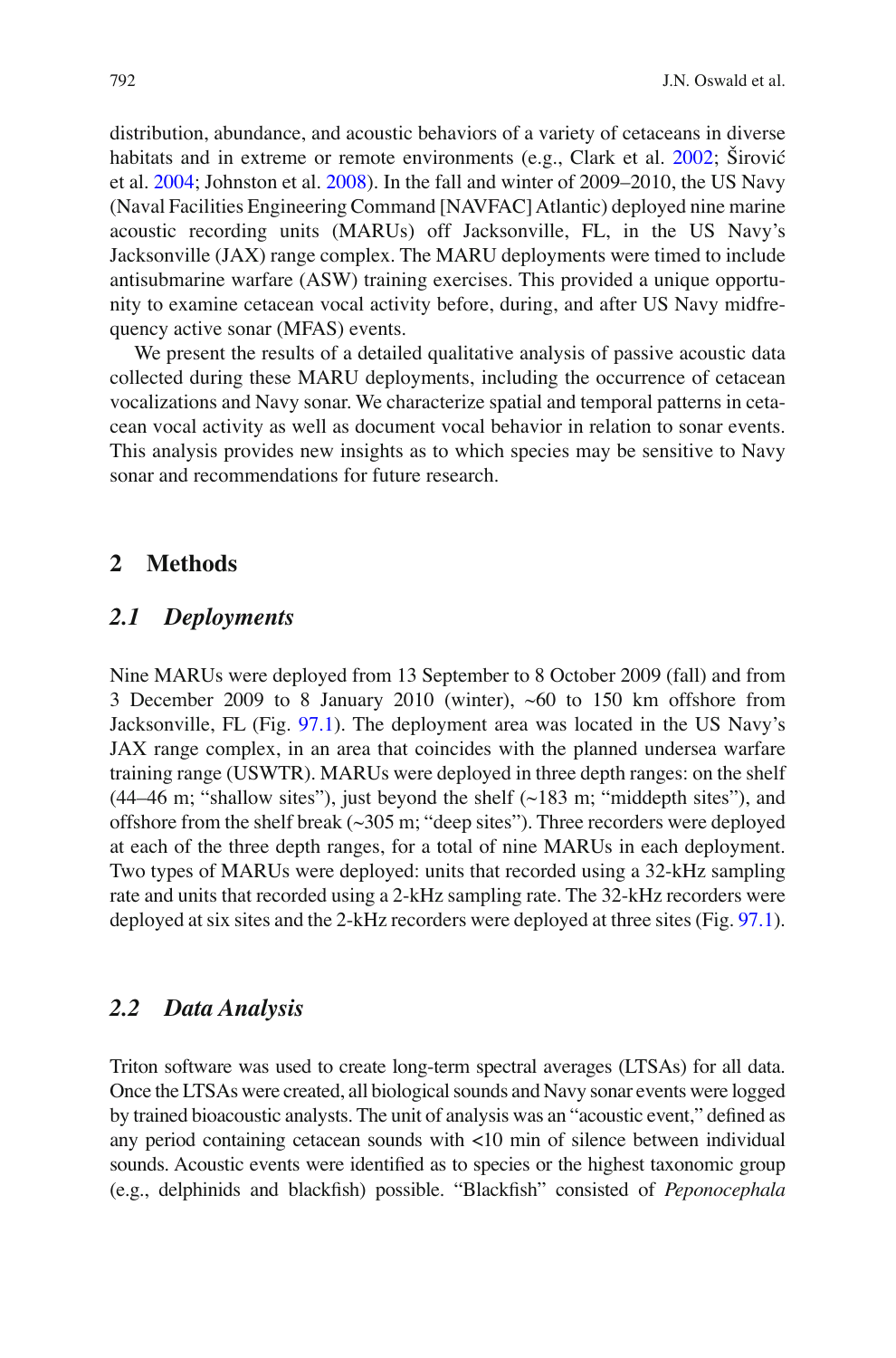

 **Fig. 97.1** Locations of the marine acoustic recording units (MARUs) deployed in fall and winter 2009–2010 in the planned Jacksonville (JAX) undersea warfare training range (USWTR). *OPAREA* area of operation

*electra* (melon-headed whales), *Feresa attenuata* (pygmy killer whales), *Pseudorca crassidens* (false killer whales), *Orcinus orca* (killer whales), and *Globicephala macrorhynchus* (short-finned pilot whales). "Delphinids" consisted of all delphinid species other than the blackfish. Blackfish were identified based on the presence of distinctive pulsed sounds as well as low-frequency whistles  $(2-8$  kHz) with few inflection points (Oswald et al.  $2004$ ). Blackfish were identified conservatively, and if there was any doubt, the event was labeled as delphinid.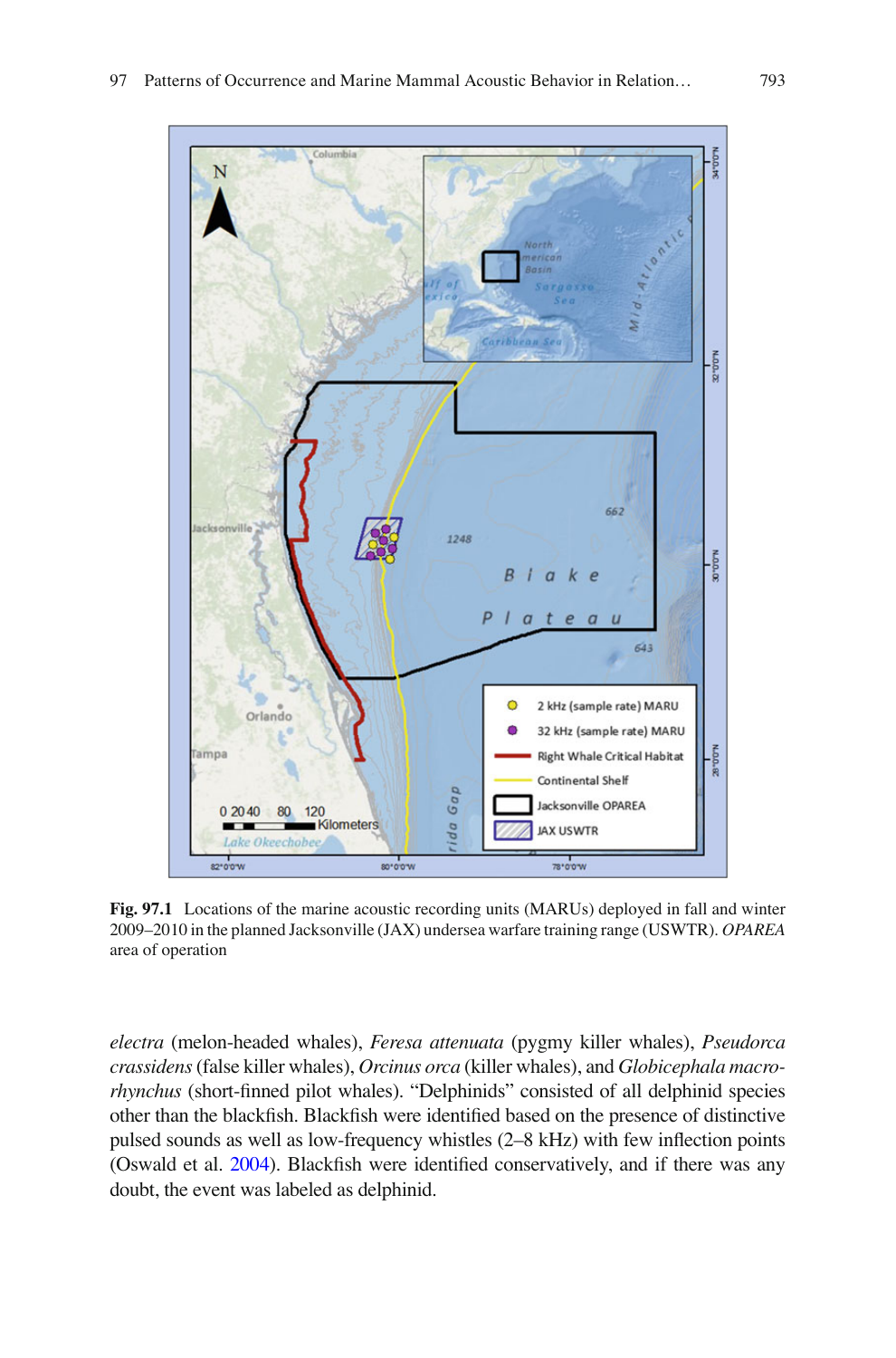## **3 Results**

#### *3.1 Acoustic Recordings*

The 32-kHz units recorded for  $\sim$ 21 days during both fall and winter (13 September to 4 October and 4 December to 26 December, respectively). The 2-kHz units recorded for 25 and 33 days during fall and winter (13 September to 8 October and 5 December to 8 January, respectively). A total of 10,132 h of 2-kHz data and 5,988 h of 32-kHz data were reviewed and analyzed.

## *3.2 Species Detected*

 A number of marine mammal species were detected acoustically during both deployments. The species detected as well as the total duration of their acoustic events for each deployment are summarized in Table 97.1 . MFAS activity occurred during both deployments but was much more prevalent in the fall deployment than in the winter deployment  $(535 \text{ vs. } 99 \text{ h}, \text{respectively; Fig. 97.2; Table 97.1}).$ 

#### **Baleen Whale Detections**

*Balaenoptera acutorostrata* (minke whale) sounds were not detected during the fall deployment but were detected nearly continuously in the winter deployment, representing the highest overall event duration of all species/species groups (1,429 h; Table 97.1 ). Vocalizations from *B. acutorostrata* were detected predominantly at deep sites and infrequently at shallow sites. Vocal activity was greatly reduced or, in some cases, completely absent during most days with concurrent sonar events (Fig. 97.2a ).

 Two other baleen whales were detected in the MARU recordings, although not as often as *B. acutorostrata* . Both *Balaenoptera borealis* (sei whales) and *Eubalaena glacialis* (right whales) were detected on recorders at all depths but had low overall event durations (Table 97.1). *E. glacialis* was detected at all sites during both

|                            | Fall              | Winter            | Overall                            |
|----------------------------|-------------------|-------------------|------------------------------------|
| <b>Blackfish</b>           | 2 h 17 min 7 s    | 6 h 35 min 15 s   | 8 h 52 min 22 s                    |
| Delphinid species          | 301 h 57 min 01 s | 235 h 18 min 16 s | 537 h 15 min 17 s                  |
| Balaenoptera acutorostrata |                   | 1.429h4 min 4 s   | 1,429 h 4 min 4 s                  |
| Physeter macrocephalus     | 297 h 29 min 41 s | 395 h 10 min 54 s | 692 h 40 min 35 s                  |
| Eubalaena glacialis        | 8 h 35 min 33 s   | 2 h 54 min 43 s   | 11 h $30 \text{ min} 16 \text{ s}$ |
| Balaenoptera borealis      |                   | 8 h 47 min 26 s   | 8 h 47 min 26 s                    |
| <b>MFAS</b>                | 535 h 24 min 51 s | 99 h 1 min 7 s    | 634 h 7 min 57 s                   |

 **Table 97.1** Total duration of acoustic events by species

*MFAS* midfrequency active sonar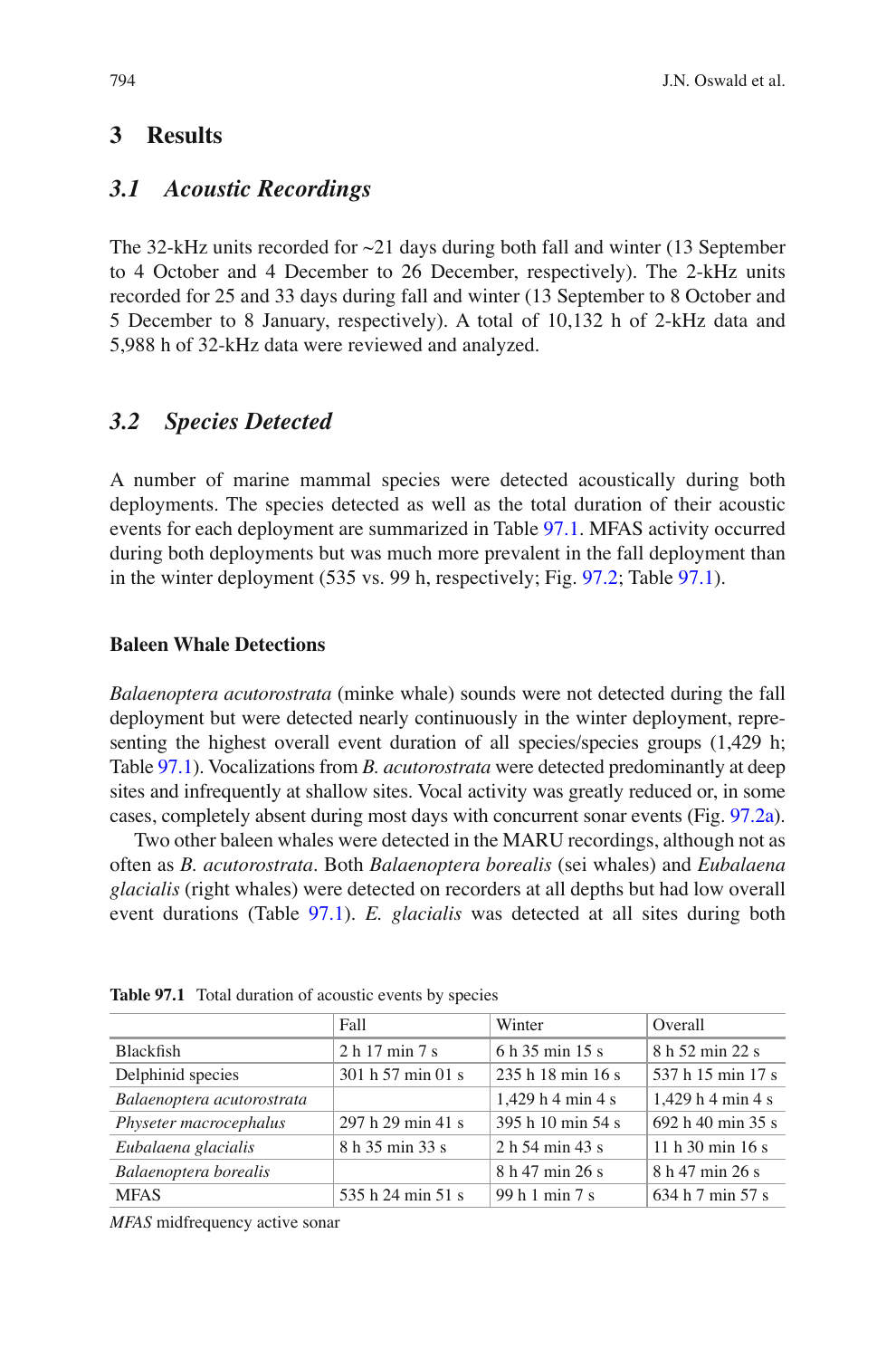

**b**



**Fig. 97.2** Vocal events (*teal*) and sonar events (*yellow*) by day and time for all nine MARUs combined for *Balaenoptera acutorostrata* during winter deployment ( **a** ) and *Physeter microcephalus* during fall deployment (**b**). Shading is representative of event overlap, i.e., an event occurring at multiple MARUs. *White* is average daylight and *black* is nighttime for the deployment periods

deployments but was slightly more common during the winter, whereas *B. borealis* was detected during the winter only.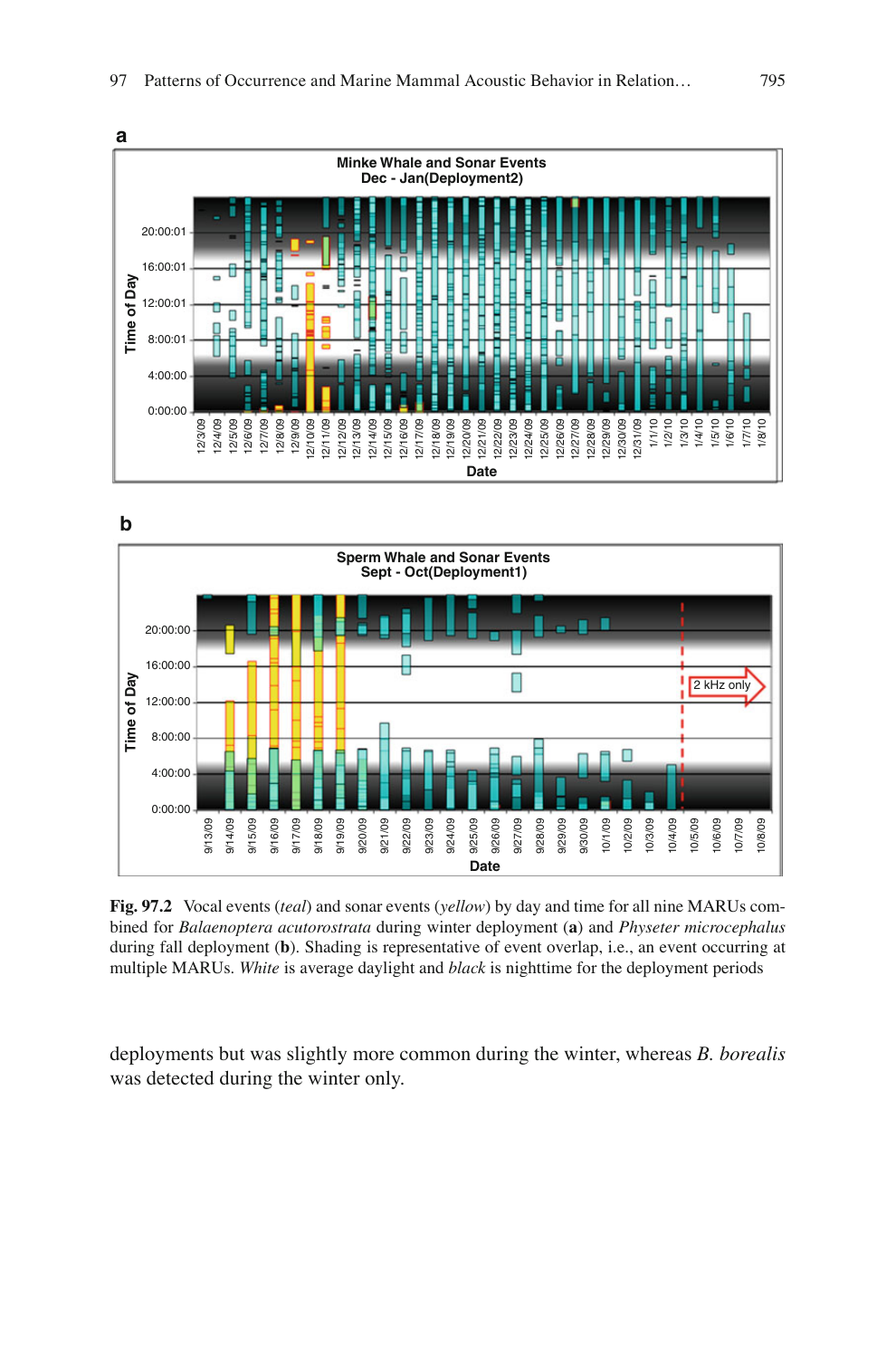#### **Odontocete Detections**

 Delphinid species and *Physeter macrocephalus* (sperm whales) were the most commonly detected species during the fall deployment and second and third most commonly detected species during the winter, respectively (Table 97.1 ). *P. macrocephalus* vocalizations were only detected on the 32-kHz units because energy in their clicks generally does not extend below 1 kHz (the upper recording bandwidth of the 2-kHz sites). Despite the fact that only six of the nine sites included 32-kHz recorders, *P. macrocephalus* was detected every day during the fall and on all but 2 days during the winter. *P. macrocephalus* was detected only at middepth sites during both deployments. Their acoustic events showed a strong diel pattern, occurring predominantly between sunset and sunrise (Fig. 97.2b).

Both delphinid and blackfish species were detected every day and at all 32-kHz sites for both deployment periods. Although some components of the sounds produced by these species can extend below 1 kHz, it was not possible to identify these two species groups based on the limited bandwidth recordings of the 2-kHz data. There were no obvious or consistent differences in the occurrence of delphinid or blackfish vocalizations relative to site depth or time of day.

#### **4 Discussion**

 Analysis of the JAX MARU deployments provides information about the spatial, seasonal, and diel occurrence patterns for several species and species groups based on their vocal behaviors in an important area for naval activity. When interpreting these results, it should be noted that an absence of vocalizations does not necessarily mean an absence of animals because vocalizing is not an obligatory behavior for most species. Also, for species that produce loud, low-frequency signals (e.g., baleen whales), some sound types may propagate far enough to be detected by several recorders (i.e., at different sites), which may complicate interpretation of occurrence patterns. Despite these constraints, these data provide a more detailed picture of cetacean occurrence than was available for this region based on existing datasets. For example, visual survey data indicate that few *B. borealis* , *P. macrocephalus* , and *E. glacialis* are expected in the JAX USWTR study area (Department of the Navy 2008 , 2013 ). However, *P. macrocephalus* was one of the most commonly detected species in the MARU recordings and *B. borealis* and *E. glacialis* were also more common than expected.

 In addition to being detected on the MARU buoys when very few have been recorded to date via visual monitoring (Department of the Navy 2013 ), *E. glacialis* was also detected in deeper waters than expected. Sightings of *E. glacialis* generally have been concentrated in continental shelf waters offshore from northeastern Florida and southeastern Georgia (e.g., Department of the Navy 2008 ). Based on the MARU data, it seems that the distribution of this species extends further offshore than sighting data previously indicated. Alternatively, it is possible that propagation of these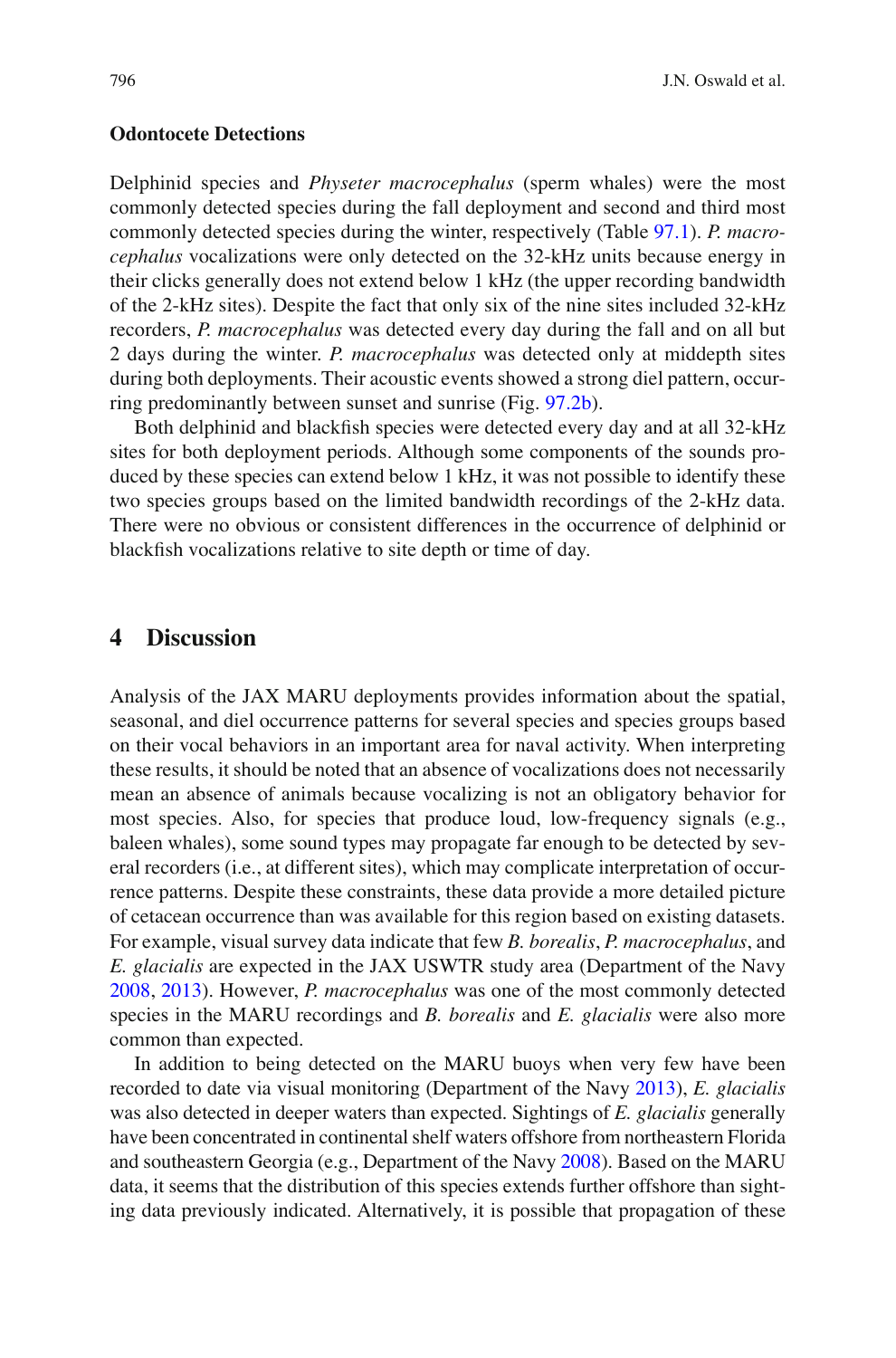vocalizations allows them to be detected at long distances and that at least some vocalizations produced in nearshore waters were being recorded by offshore MARUs. Acoustic propagation modeling should be conducted to investigate this possibility.

 Both *B. borealis* and *B. acutorostrata* were detected only during the winter deployment. This suggests a seasonal component to the calling behavior and/or migration patterns of these species. *B. acutorostrata* are believed to migrate south to the Caribbean and other areas in the winter and spring (Mitchell 1991 ). Information about seasonal peaks in detection of *B. acutorostrata* at other recording sites along the US Atlantic coast are needed to fill in the gaps in the knowledge of their migration patterns. The high prevalence of calling events for almost the entire winter deployment indicates a continuous presence of this species during that time period. Further research is necessary to determine whether the animals are continuously migrating through the study area or if the animals are resident during this time period.

 In addition to providing information on the spatial occurrence of species, analysis of these data has also highlighted temporal variability in vocal behavior. For example, *P. macrocephalus* exhibited a strong diel pattern, with vocalizations occurring almost exclusively at night. *P. macrocephalus* produce clicks during foraging dives and are generally quiet at the surface (Whitehead 2003; Miller et al. 2008). As such, the diel vocal pattern suggests that this species is spending more time at depth, likely foraging, during the nighttime in this study area. Aoki et al.  $(2007)$  and Whitehead (2003) both reported diel patterns in sperm whale dive records and acoustic observations collected around Japan and the Galapagos Islands, respectively. They suggested that these patterns were related to diel vertical migration of prey species. It is important to note that the lack of acoustic detection during the day does not necessarily indicate absence of the species. The animals may stay in the area throughout the day but remain quiet. This option is unlikely, however, because there are few visual records of sperm whales occurring in this area during the daytime. Visual surveys combined with 24-h acoustic tracking and satellite tagging of *P. macrocephalus* can be used to answer these questions.

 Based on our qualitative analysis, *B. acutorostrata* was the only species to exhibit an obvious change in calling patterns associated with sonar events. This species called almost continuously during the winter deployment but greatly reduced or stopped calling during sonar events. This indicates either a cessation of calling or movement out of the area. McCarthy et al. (2011) found that beaked whales both reduced their vocal activity and moved away from sonar sources in the Atlantic Undersea Test and Evaluation Center (AUTEC) range in the Bahamas. Recent playbacks of sonar to a *B. acutorostrata* tagged with a radio transmitter and time-depth recorder indicated strong horizontal and vertical responses to sonar (Kvadsheim et al. 2011). Additional research is needed to determine if similar behavioral responses were occurring during the MARU deployments.

 Neither diel patterns nor changes in vocal behavior in association with Navy sonar were evident in delphinids or blackfish. These patterns may exist for some species but, if so, they were likely masked by the fact that up to 15 delphinid species and 5 blackfish species were combined into two categories for analysis. Combining many species may result in species-specific patterns being missed or confounded. For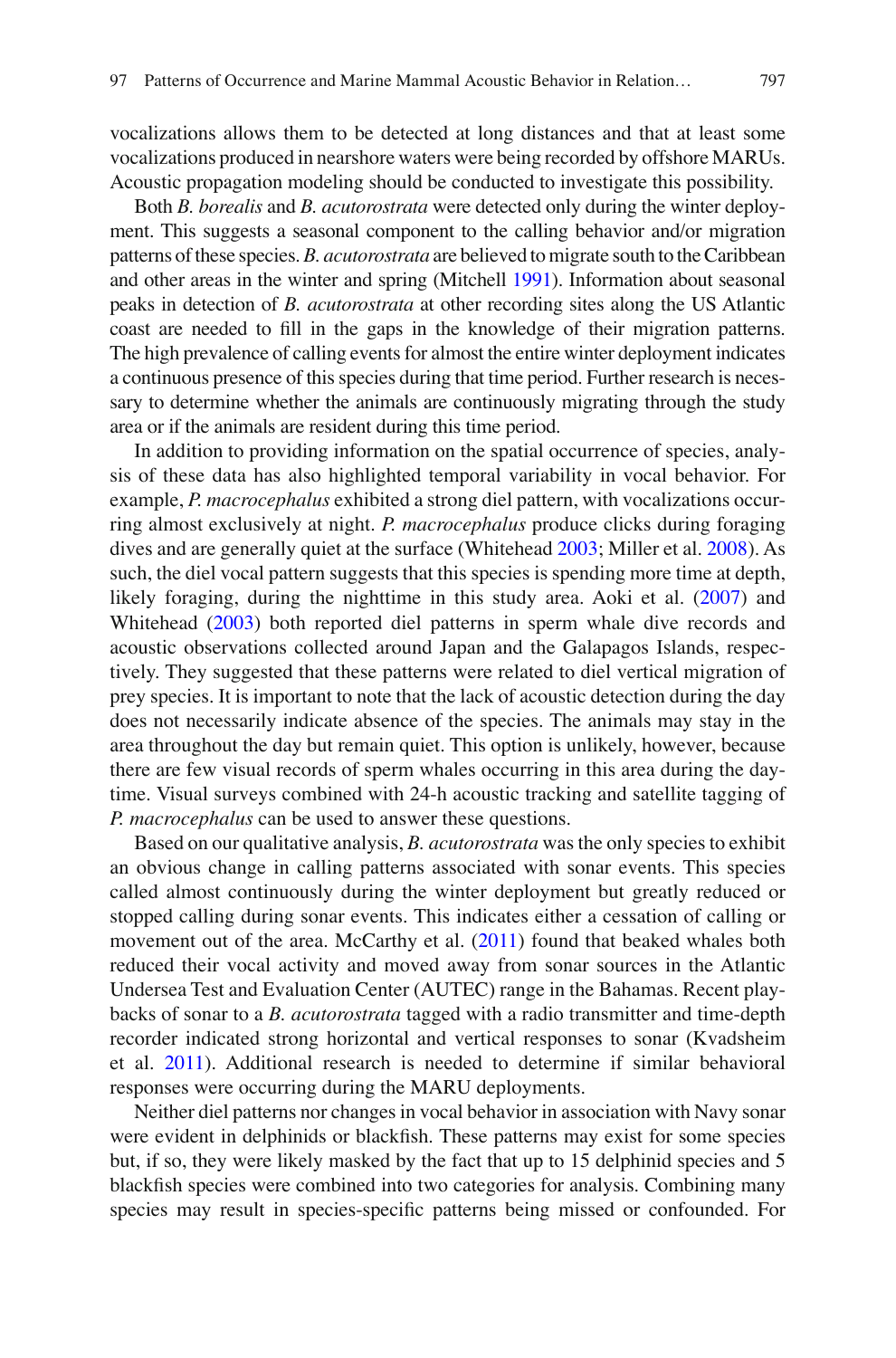example, if one species produces more sounds during the day and another produces more sounds during the night, these two patterns would effectively cancel each other out and make it appear as though calling was continuous, with no diel variation.

 Because of the high variability in delphinid vocalizations and the overlap in time, frequency, and spectral characteristics among multiple species, classifying delphinid sounds to the species level would require a more detailed analysis, which was beyond the scope of this project. We are currently developing classifiers to identify whistles from several species of Atlantic dolphins and will apply these classifiers to the JAX MARU dataset. This will allow a more detailed analysis of species-specific vocalization patterns and possible responses to sonar. We are also collaborating with expert bioacousticians to develop a statistical framework for assessing speciesspecific vocal responses to sonar.

 The analysis of autonomous recorder data from MARUs deployed concurrently with naval sonar exercises provided a unique opportunity to examine relationships between vocal behavior and sonar activity. Additionally, these data provided the opportunity to assess species presence as well as spatial and temporal patterns of vocal activity in the region. These types of information are important for developing monitoring and mitigation plans for these federally protected living marine resources.

 **Acknowledgments** This work was conducted under a subcontract to HDR, Inc., with funding provided by US Fleet Forces through Naval Facilities Engineering Command (NAVFAC) Atlantic. We thank A. Cummings for initial advice and guidance on the use of Triton. We also acknowledge S. Coates, T. Dominello, K. Dunleavy, and C. Hom-Weaver for long hours spent reviewing recordings, M. Oswald for programming assistance, and D. Fertl for exhaustive editorial assistance. Finally, we thank C. Berchok, D. Cholewiak, C. Gagnon, E. Gerstein, M. Lammers, D. Mann, J. Miksis-Olds, D. Risch, A. Širović, M. Soldevilla, K. Stafford, S. Van Parijs, S. Parks, and C. Wall for assistance in identifying "unknown" vocalizations.

## **References**

- Aoki K, Amano M, Yoshioka K, Mori K, Tokuda D, Miyazaki N (2007) Diel diving behavior of sperm whales off Japan. Mar Ecol Prog Ser 349:277–287
- Clark CW, Borsani JF, Notarbartolo-di-Sciara G (2002) Vocal activity of fin whales, *Balaenoptera physalus* , in the Ligurian Sea. Mar Mamm Sci 18:286–295
- Department of the Navy (2008) Marine resources assessment update for the Charleston/ Jacksonville operating area. Contract No. N62470-02-D-9997, task order No. 0056, prepared by Geo- Marine, Inc., Hampton VA, for Naval Facilities Engineering Command, Atlantic Division, Norfolk, VA
- Department of the Navy (2013) Comprehensive exercise and marine species monitoring report for the U.S. Navy's Atlantic Fleet active sonar training (AFAST) and Virginia Capes, Cherry Point, Jacksonville, and Gulf of Mexico range complexes 2009–2012. US Fleet Forces Command, Department of the Navy, Norfolk, VA
- Johnston DW, McDonald M, Polovina J, Domokos R, Wiggins S, Hildebrand J (2008) Temporal patterns in the acoustic signals of beaked whales at Cross Seamount. Biol Lett 4:208–211
- Kvadsheim P, Lam FP, Miller P, Doksæter L, Visser F, Kleivane L, van Ijsselmuide L, Samarra F, Wensveen P, Curé C, Hickmott L, Dekeling R (2011) Behavioural response studies of cetaceans to naval sonar signals in Norwegian waters – 3S-2011 cruise report. IFFI-rapport